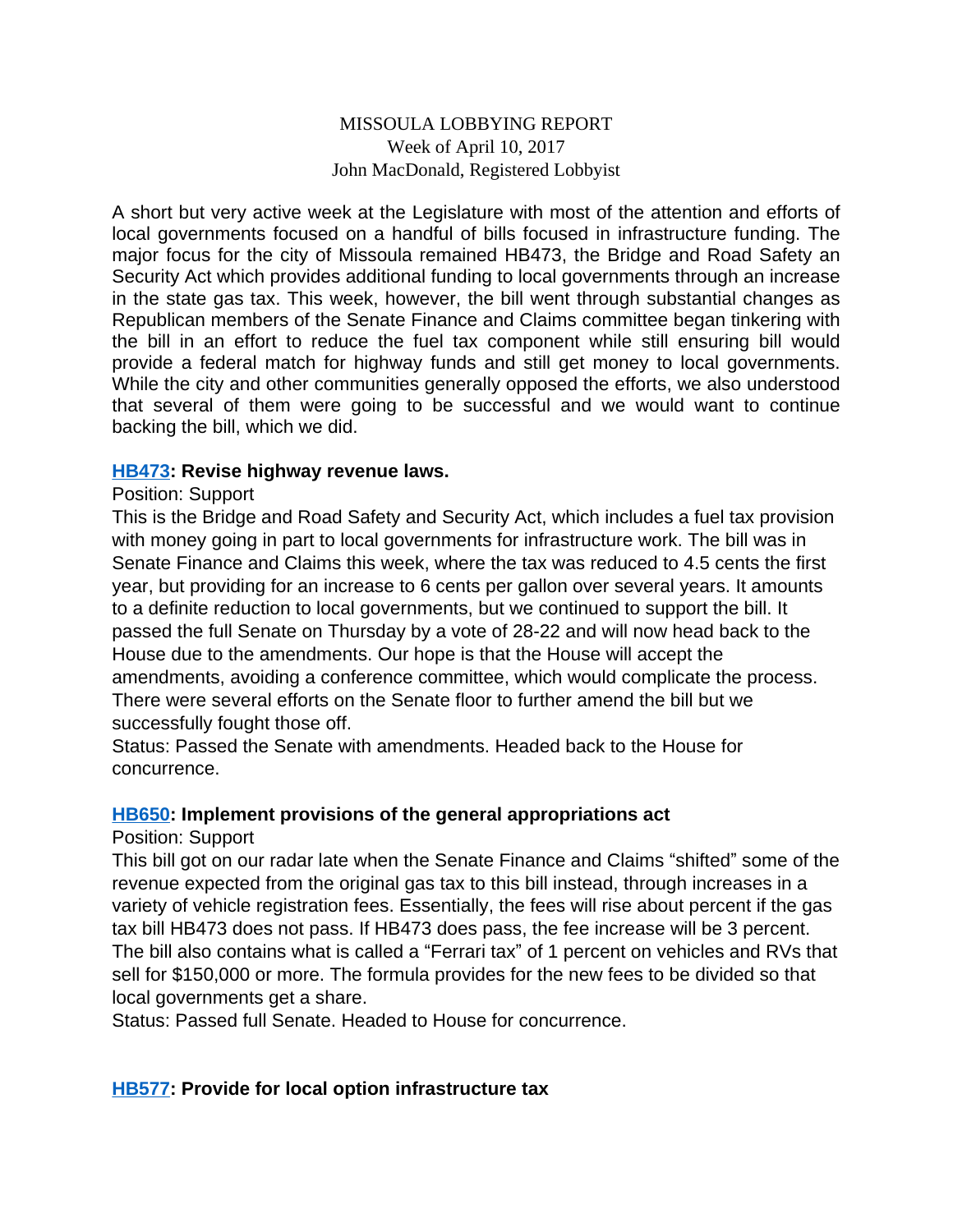## Position: Support

Hearing held March 14 in House Tax and we had a good turnout of support, but there were also a lot of opponents. As we anticipated, the bill's fate was not good. The House Tax committee took action on Friday and, despite amendments that included raising the property tax relief from 25 percent to 50 percent, the bill failed on vote of 12 against, 8 for.

Status: Tabled in House Taxation. Likely dead.

# **[SB331:](http://laws.leg.mt.gov/legprd/LAW0210W$BSIV.ActionQuery?P_BILL_NO1=331&P_BLTP_BILL_TYP_CD=SB&Z_ACTION=Find&P_SESS=20171) Local option infrastructure investment and property tax relief act**

# Position: Support

Nearly identical to above. We did not believe that this would get a hearing since HB577 died first (rules require that if one identical bill dies, the other is supposed to also die. Apparently there were just enough differences in these bills to allow a hearing to occur on this one. However, we didn't have the votes (we're pretty sure we didn't) and it was also tabled in committee.

Status: Tabled in Senate Tax. Likely dead.

# **TIF Bills**

# **[HB573](http://laws.leg.mt.gov/legprd/LAW0210W$BSIV.ActionQuery?P_BILL_NO1=573&P_BLTP_BILL_TYP_CD=HB&Z_ACTION=Find&P_SESS=20171): Revise education funding laws related to tax increment financing.**

Position: Oppose

This bill would remove the 95 school mills from the TIF calculation, but only for TIFS in urban renewal districts or REDDS established on or after the effective date. A BAD bill. After getting out of the House, we worked closely with the League to develop a strategy to kill this bill on the Senate side and had an understanding with the sponsor that it would likely get tabled if we offered only "light" opposition. This would mean just the League coming in and offering some testimony. However, due to some events outside of our control, the bill regained some steam. A hearing on the bill was held March 31 and we showed up en mass on short notice. Probably eight to ten opponents testified. Unsure of the fate, but I think we've worked things out so that this bill will likely be tabled.

Status: Passed the House. Senate hearing March 31. No executive an bill is likely dead at this point. S

# **[HB413](http://laws.leg.mt.gov/legprd/LAW0210W$BSIV.ActionQuery?P_BILL_NO1=413&P_BLTP_BILL_TYP_CD=HB&Z_ACTION=Find&P_SESS=20171): Revise laws related to use of TIF financing.**

#### Position: Oppose.

From MLCT: The bill provides for a recapture provision if building improvements are made with TIF funds. If controlling stock or other equity interest in the building is sold, leased, or transferred within 5 years of the TIF funded improvements, 100% of the funds must be paid back; 80% if within 6 years; decreasing by 20% each year thereafter. No recapture after 10 years; no recapture if ownership conveyed to a governmental entity. (2) The bill provides for a direct court review of any decision made under Title 7, Chapter 15, Parts 42 or 43 by any taxpayer or taxing jurisdiction. Kelly Lynch with the League has worked this bill very hard and believes Essman will agree to table this bill in committee and some reporting issues will become part of SB27.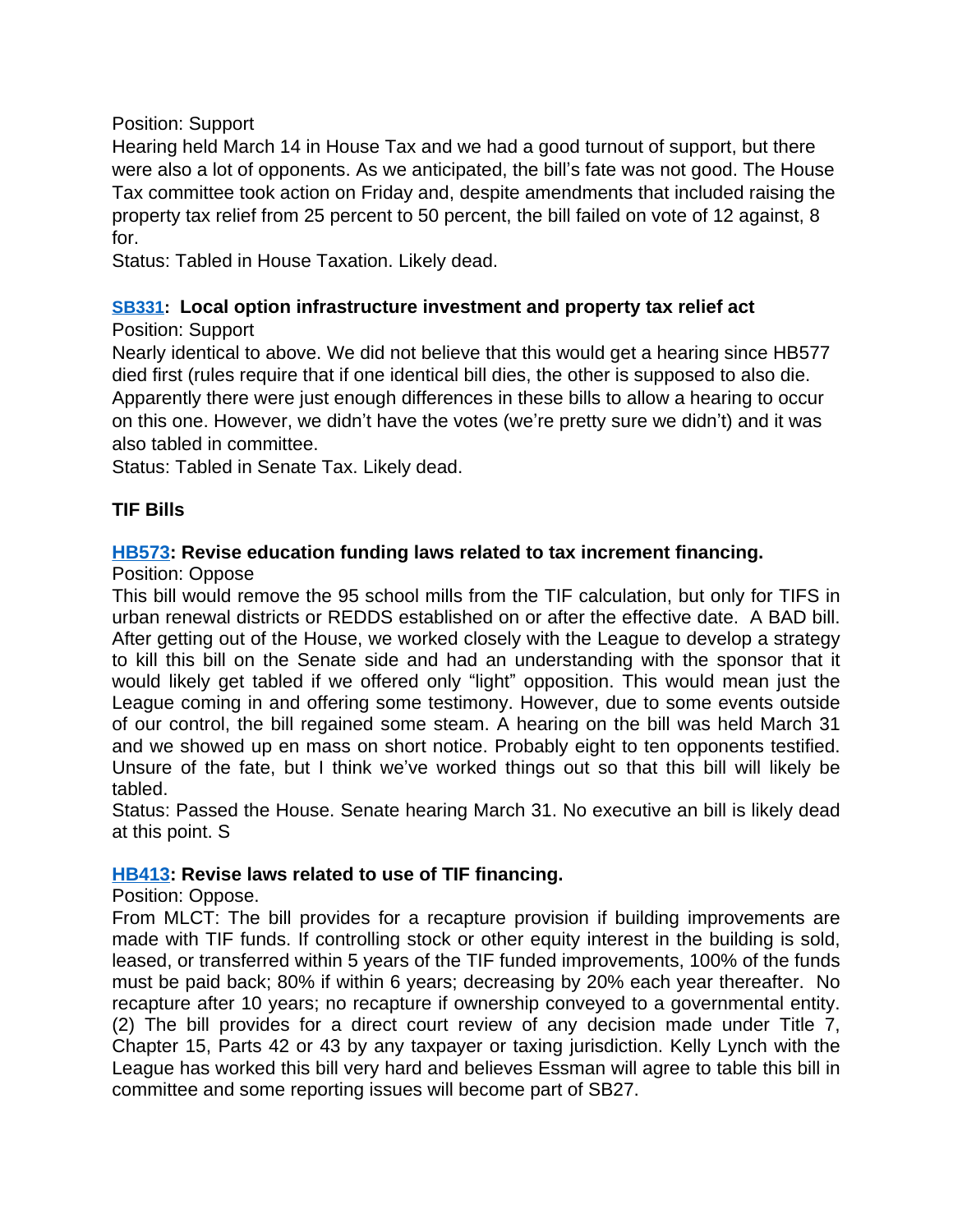Status: TABLED in committee. Likely dead.

## **[SB27](http://laws.leg.mt.gov/legprd/LAW0210W$BSIV.ActionQuery?P_BILL_NO1=27&P_BLTP_BILL_TYP_CD=SB&Z_ACTION=Find&P_SESS=20171): Amend TIF laws related to public hearings and reporting.**

Position: (Changed) Support Amended Version

As amended in Senate, requires the local government's annual financial report under 2-7- 503 to include a report of the financial activities related to TIF; requires public meeting and opportunity for comment on all matters before the urban renewal agency board; requires the TIF annual report under 7-15-4237 to "describe the public purpose of expenditures of tax increment and how the expenditures meet the goals of the urban renewal plan or comprehensive development plan (TEDD).

Status: Passed both House and Senate as amended. Headed to the governor

## **[HB396](http://laws.leg.mt.gov/legprd/LAW0210W$BSIV.ActionQuery?P_BILL_NO1=396&P_BLTP_BILL_TYP_CD=HB&Z_ACTION=Find&P_SESS=20171): Revise laws related to tax increment financing**

Position: Support.

Replacement bill for HB 250. MACO, MTSBA, and League drafted amendment language to HB 250 that would remove veto vote but require that city meet and confer with county and school district before creating plan with TIF, adding TIF to existing plan, or bonding. Met with Grubbs 1/30 to review proposed amendments; new bill title needed to make amendments, Rep Grubbs tabled HB250 and replace with HB 396 with the amendments previously approved

Status: Passed both House and Senate. Transmitted to the governor.

#### **[HB30:](http://laws.leg.mt.gov/legprd/LAW0210W$BSIV.ActionQuery?P_BILL_NO1=30&P_BLTP_BILL_TYP_CD=HB&Z_ACTION=Find&P_SESS=20171) Remove voted levies approved after creation of TIF from tax increment** Position: Neutral (changed from Oppose)

Another bill from the RTIC. We let this one go as part of an agreement to . Status: Passed Senate and House. Transmitted to the governor.

#### **[HB359](http://laws.leg.mt.gov/legprd/LAW0210W$BSIV.ActionQuery?P_BILL_NO1=359&P_BLTP_BILL_TYP_CD=HB&Z_ACTION=Find&P_SESS=20171): Limit tax increment financing revenue to local mills.**

Position: Oppose.

Terrible bill that would limit TIF revenue to local mills only, removing mills collected on behalf of school districts, mills supporting elementary and high school retirement obligations, public school equalization mills, u-system mills and permissive levies. Status: TABLED IN House Tax.

# **[HB411](http://laws.leg.mt.gov/legprd/LAW0210W$BSIV.ActionQuery?P_BILL_NO1=411&P_BLTP_BILL_TYP_CD=HB&Z_ACTION=Find&P_SESS=20171): Limiting use of TIF money. (Façade bill)**

Position: Oppose Adam Hertz's bill dealing with concerns about TIF money being spent on private businesses within TIF Districts. Chris Behan testified on behalf of the city. Status: TABLED in House Tax.

# **[HB134](http://laws.leg.mt.gov/legprd/LAW0210W$BSIV.ActionQuery?P_BILL_NO1=134&P_BLTP_BILL_TYP_CD=HB&Z_ACTION=Find&P_SESS=20171): Revise school funding related to facilities**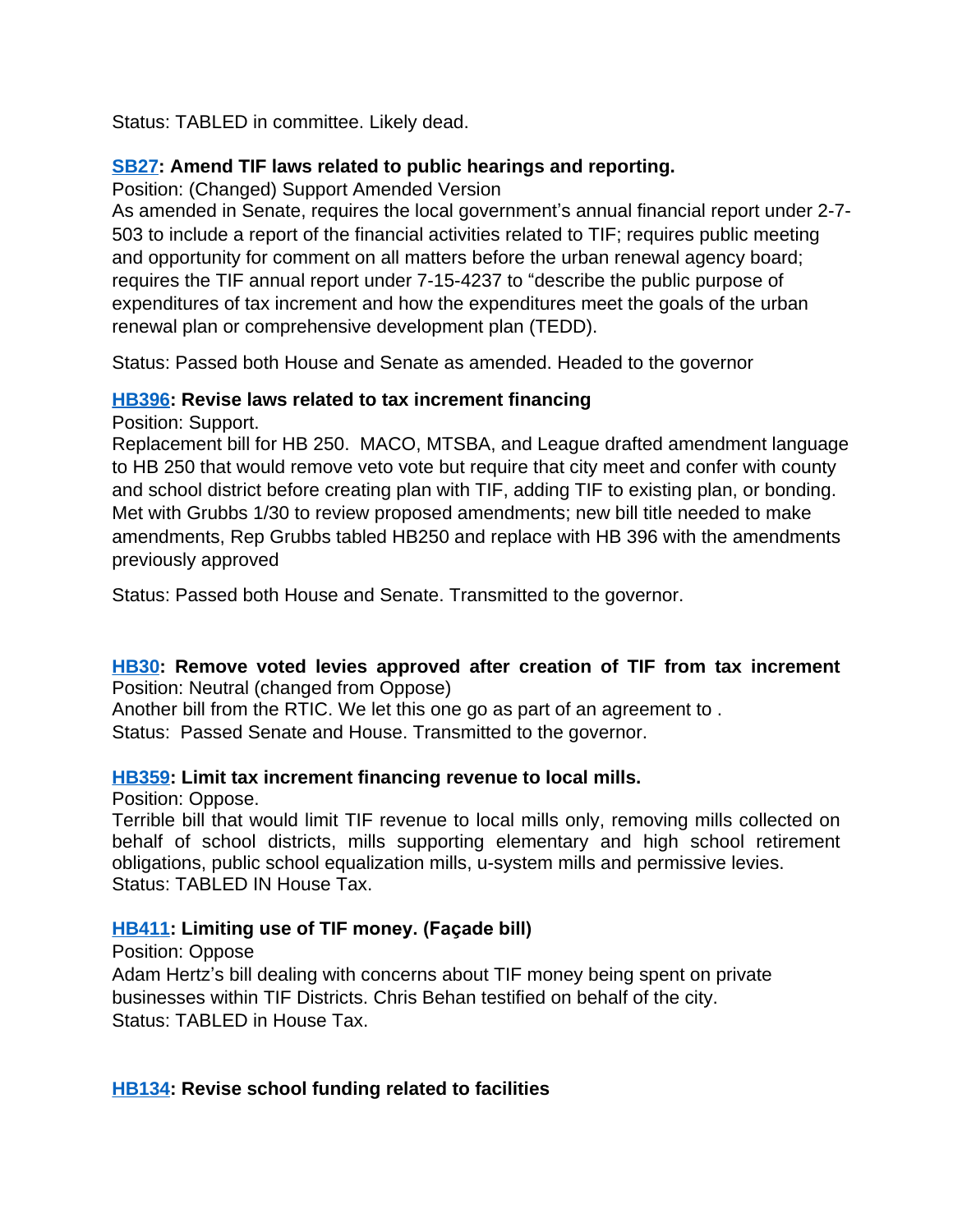## Position: Neutral (CHANGED from oppose)

## **[HB134](http://laws.leg.mt.gov/legprd/LAW0210W$BSIV.ActionQuery?P_BILL_NO1=134&P_BLTP_BILL_TYP_CD=HB&Z_ACTION=Find&P_SESS=20171): Revise school funding related to facilities**

redirecting it to fund school facility improvements through the state's Quality Schools Facility Grant Program. Essman agreed to an amendment to take that provision out of the bill and we remove our opposition.

Status: Amended version passed the House Education. Passed the Senate, but then was referred to Senate Finance and Claims. The scheduled hearing was canceled and the bill currently is still sitting in Finance and Claims with no action and no hearing rescheduled.

#### **[HB250](http://laws.leg.mt.gov/legprd/LAW0210W$BSIV.ActionQuery?P_BILL_NO1=250&P_BLTP_BILL_TYP_CD=HB&Z_ACTION=Find&P_SESS=20171): Require county and school district approval for adoption of TIF provision** Position: Oppose. (Amendments may be offered)

The league worked with the sponsor to table this in favor of a new version. (See HB396) Status: House Local Government TABLED.

# **[HB403](http://laws.leg.mt.gov/legprd/LAW0210W$BSIV.ActionQuery?P_BILL_NO1=403&P_BLTP_BILL_TYP_CD=HB&Z_ACTION=Find&P_SESS=20171): Revise TIF laws to require remittance if increment exceeds certain level.**

Position: Oppose.

This bill would require remittance of all incremental taxable value of one or more urban renewal districts in excess of 5 percent of the municipality's total taxable value, except for any revenue already pledged to the repayment of bonds. Status: TABLED in Committee

#### **[SB34](http://laws.leg.mt.gov/legprd/LAW0210W$BSIV.ActionQuery?P_BILL_NO1=34&P_BLTP_BILL_TYP_CD=SB&Z_ACTION=Find&P_SESS=20171): Amend laws related to an urban renewal agency board of commissioners** Position: Oppose

John Hoeven bill that would have required appointment of representatives from schools and county commissioners on boards. Originally passed, but the sponsor called the bill back and no action has been taken.

Status: Likely dead. Sitting in committee without further action.

#### **[SB130:](http://laws.leg.mt.gov/legprd/LAW0210W$BSIV.ActionQuery?P_BILL_NO1=130&P_BLTP_BILL_TYP_CD=SB&Z_ACTION=Find&P_SESS=20171) Revise tax increment finance laws**

Position: Support Would have allowed TIF expenditures for energy efficiency in certain projects. Status: Died on a tie vote in committee. Likely dead.

# **OTHER BILLS:**

#### **[HB562](http://laws.leg.mt.gov/legprd/LAW0210W$BSIV.ActionQuery?P_BILL_NO1=562&P_BLTP_BILL_TYP_CD=HB&Z_ACTION=Find&P_SESS=20171): Exempt certain cell phone use from local ordinances.**

Position: Oppose.

Most concerning was a provision that limited the fines local governments could impose for cell phone use. But this also was a concern regarding local control. We opposed the bill on the House side, but House Judiciary considered this an "overreach" by local authorities and passed it forward.

Status: Passed the House and Senate.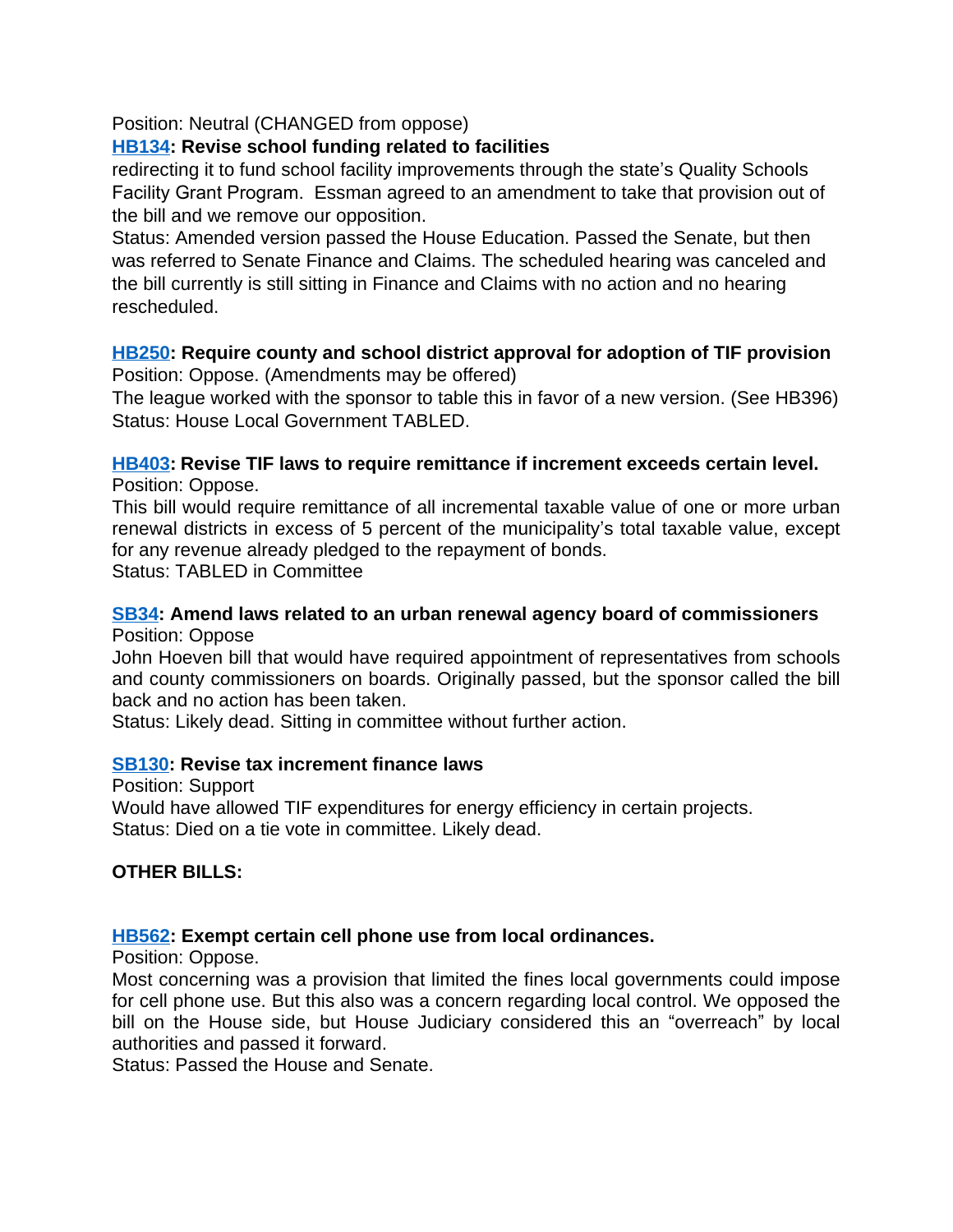#### **[SB251:](http://laws.leg.mt.gov/legprd/LAW0210W$BSIV.ActionQuery?P_BILL_NO1=251&P_BLTP_BILL_TYP_CD=SB&Z_ACTION=Find&P_SESS=20171) Generally revise laws related to short-term rental facilities.**

Position: Support

This bill began essentially as a request from several city council members, but Kelly Lynch at the League took it on to address issues that were also arising in other communities. We did not testify for or against, but provided information and assistance to Lynch, the bill sponsor and others.

Status: Passed the Senate. Was tabled in House Judiciary

#### **[SB330:](http://laws.leg.mt.gov/legprd/LAW0210W$BSIV.ActionQuery?P_BILL_NO1=330&P_BLTP_BILL_TYP_CD=SB&Z_ACTION=Find&P_SESS=20171) Provide for property assessed clean energy financing.**

Position: Support

This bill was the authorizing legislation for PACE in Montana. We supported and I provided brief testimony at the Senate hearing. Lots of opponents, however, who pointed out some flaws in how the bill was put together. Although Initially tabled, the committee reconsidered the bill and it was approved with some amendments and passed committee and full Senate. It ran into strong opposition again in House Natural Resources and was tabled.

Status: TABLED in House Natural Resources.

#### **[HB611](http://laws.leg.mt.gov/legprd/LAW0210W$BSIV.ActionQuery?P_BILL_NO1=611&P_BLTP_BILL_TYP_CD=HB&Z_ACTION=Find&P_SESS=20171): Generally revise state laws related to immigration and refugees.**

Position: Oppose,

SK Rossi with the ACLU made us aware of this bill March 17. It essentially prohibits local governments from enacting any "sanctuary"-type legislation or addressing immigration or refugee issues. We were not able to personally testify.

Status: Initially passed second-reading in the House, but was referred to House Appropriation, where the committee TABLED it.

#### **[HB609](http://laws.leg.mt.gov/legprd/LAW0210W$BSIV.ActionQuery?P_BILL_NO1=609&P_BLTP_BILL_TYP_CD=HB&Z_ACTION=Find&P_SESS=20171): Generally revise privacy laws concerning protected facilities.**

Position: Opposed.

House Judiciary hearing March 23 was a train wreck. Chair allowed only 20 minutes for each side and we witnesses were cut off before we could provide any testimony. I submitted written testimony and worked a number of members very hard to help kill the bill. I personally did not believe we had much chance killing it, but were able to sway three key Republicans and got it done. Lots of kudos to LGBT advocates and the ACLU for their substantial work on this.

Status: TABLED in House Judiciary.

#### **[SB189:](http://laws.leg.mt.gov/legprd/LAW0210W$BSIV.ActionQuery?P_BILL_NO1=189&P_BLTP_BILL_TYP_CD=SB&Z_ACTION=Find&P_SESS=20171) Revise protest provisions for special districts**

#### Position: Oppose.

.

This is Sen. Regier's bill that would revise protest provisions for special districts. It's a bad bill in that all (and only) returned ballots would be counted. If 100 property owners are in a proposed district only ten return the letter and ONE of them protests, the 10 percent threshold is immediately met. If only two people returned a ballot and ONE protested, a 50 percent threshold is met and no action could be taken for two years. It's unworkable. We attempted to get an amendment on the House floor, but it failed. This bill survived third-reading. We'll need to discuss possibility of a governor veto. Status: Passed both House and Senate. Transmitted to the governor.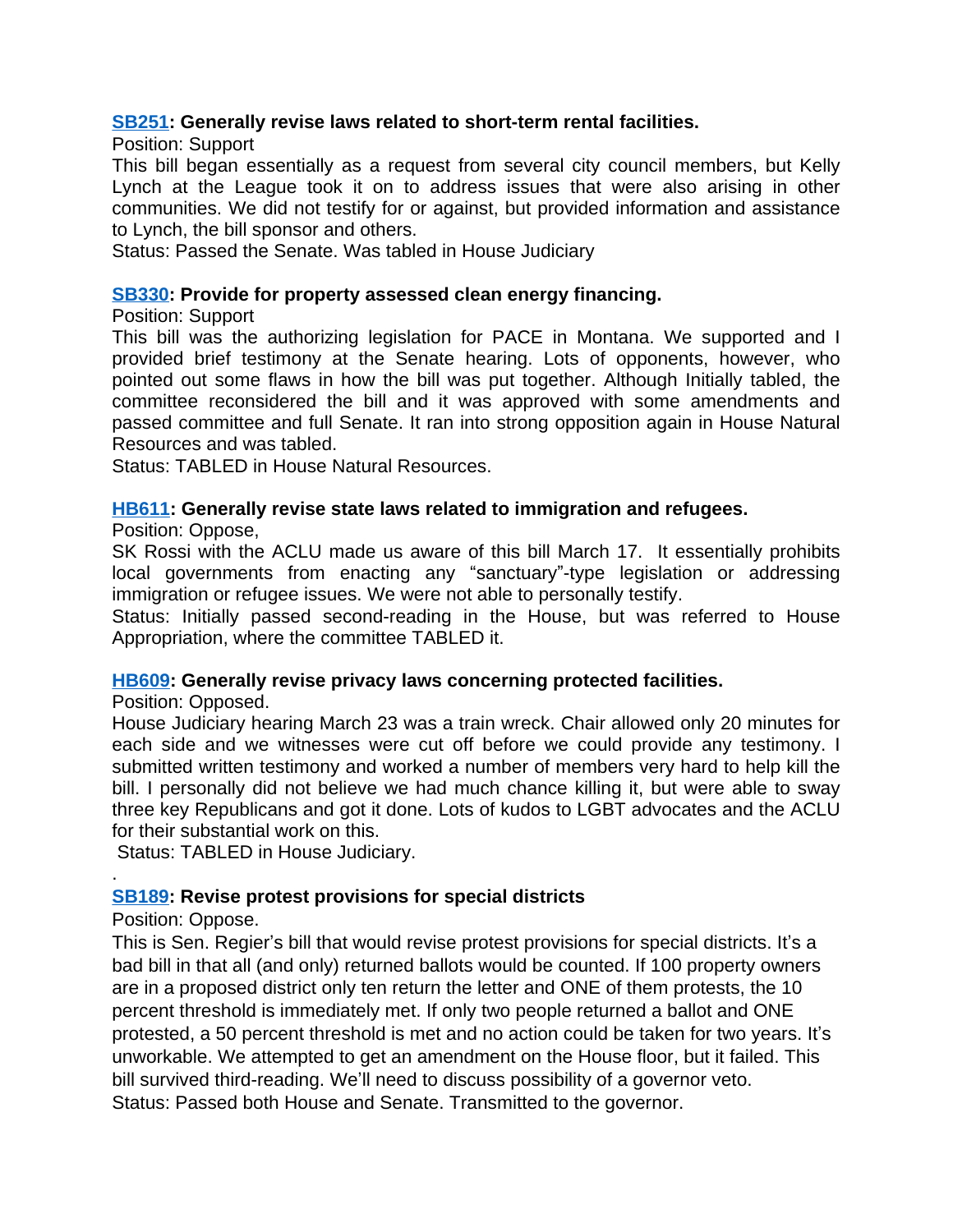# **[SB188:](http://laws.leg.mt.gov/legprd/LAW0210W$BSIV.ActionQuery?P_BILL_NO1=188&P_BLTP_BILL_TYP_CD=SB&Z_ACTION=Find&P_SESS=20171) Revise authority to create special districts.**

Position: Oppose.

This was a companion bill to SB189 that would have decimated the ability to create special districts. We opposed along with the League on the Senate side and got it killed. Status: TABLED in committee.

# **[SB250:](http://laws.leg.mt.gov/legprd/LAW0210W$BSIV.ActionQuery?P_BILL_NO1=250&P_BLTP_BILL_TYP_CD=SB&Z_ACTION=Find&P_SESS=20171) Revise laws related to prosecutorial immunity.**

Position: Support. MacDonald testified in favor Status: Passed Senate. Passed House Judiciary. Awaiting floor vote.

## **[HB463](http://laws.leg.mt.gov/legprd/LAW0210W$BSIV.ActionQuery?P_BILL_NO1=463&P_BLTP_BILL_TYP_CD=HB&Z_ACTION=Find&P_SESS=20171): Prohibit chronically incapacitated substance abuse in public places.**

Position: Support (Due to local control component) Request from Billings. A similar idea last session ran into roadblocks. Billings is asking for the city's support. We are reviewing. Status: TABLED in Committee

# **[HB422](http://laws.leg.mt.gov/legprd/LAW0210W$BSIV.ActionQuery?P_BILL_NO1=422&P_BLTP_BILL_TYP_CD=HB&Z_ACTION=Find&P_SESS=20171): Generally revising laws related to local government; withholding or offsetting entitlement share payments to local government under certain circumstances.**

Position: Neutral/Monitor

Discussed with Engen and Bickel. This bill comes out of a situation in Glacier County that legislators want to address statutorily. The MLCT has been involved in crafting this to ensure it is very narrow and won't impact cities that are compliant. We will monitor.

Status: Passed the Senate and House. Transmitted to the governor.

# **[HB417](http://laws.leg.mt.gov/legprd/LAW0210W$BSIV.ActionQuery?P_BILL_NO1=417&P_BLTP_BILL_TYP_CD=HB&Z_ACTION=Find&P_SESS=20171): Generally revise laws related to non-discrimination**

Position: Support/Monitor Status: TABLED in committee.

# **[HB294](http://laws.leg.mt.gov/legprd/LAW0210W$BSIV.ActionQuery?P_BILL_NO1=294&P_BLTP_BILL_TYP_CD=HB&Z_ACTION=Find&P_SESS=20171): Encourage accessible playgrounds across the state.**

Position: Support/Monitor Status: Still awaiting executive action in Senate Finance and Claims.

# **[SB106:](http://laws.leg.mt.gov/legprd/LAW0210W$BSIV.ActionQuery?P_BILL_NO1=106&P_BLTP_BILL_TYP_CD=SB&Z_ACTION=Find&P_SESS=20171) Revise laws related to use of certain chemical de-icers on Montana highways.**

Position: Oppose.

MacDonald testified against bill in Senate Finance and Claims after also testifying opposed in Senate Highways and Transportation. It was referred to Senate Finance and Claims, where it was tabled.

Status: TABLED in committee.